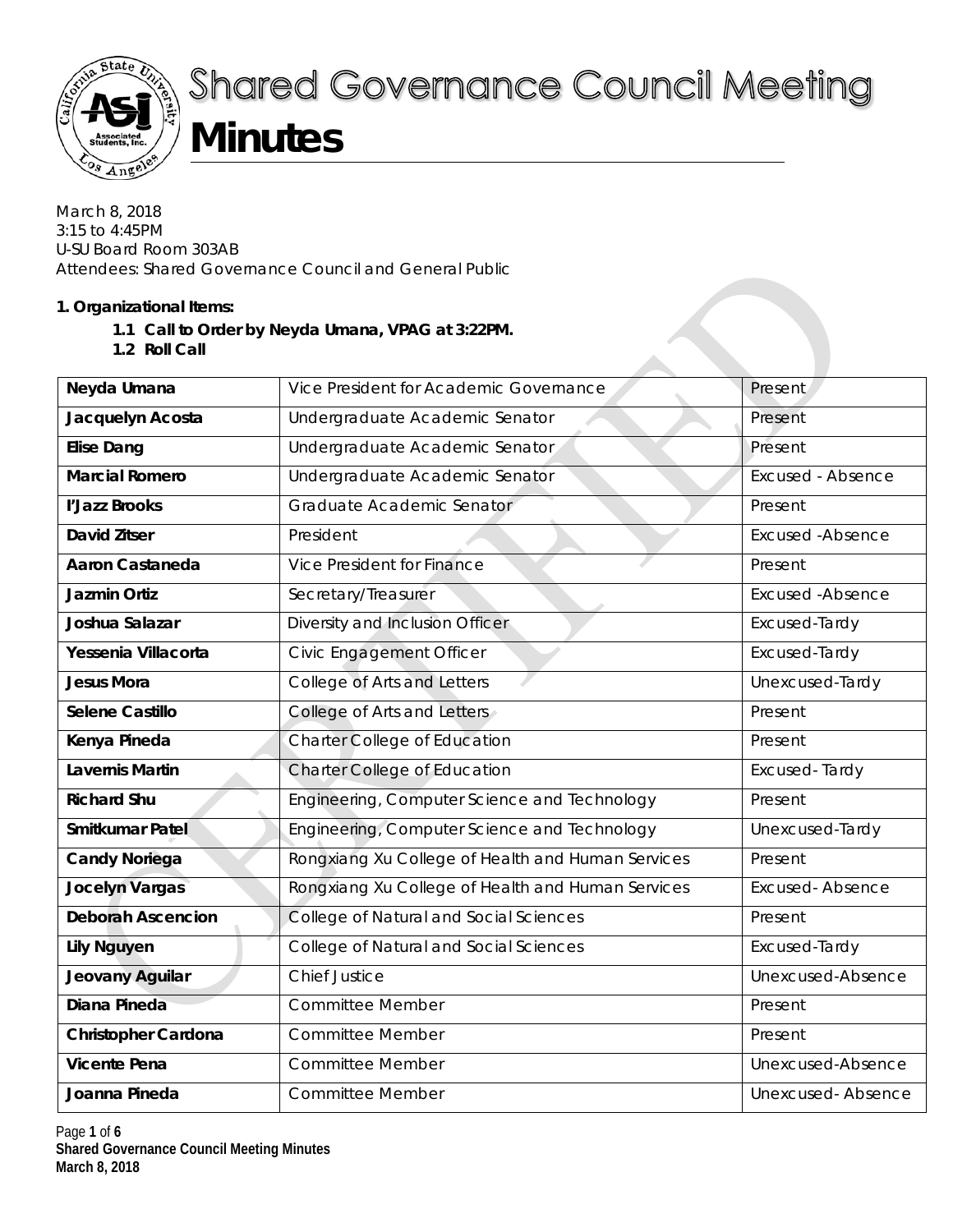| Savino Hoshizaki             | Committee Member        | Unexcused - Absence     |
|------------------------------|-------------------------|-------------------------|
| <b>Allison Doolittle</b>     | Committee Member        | Unexcused Absence       |
| Fritza Plasencia             | Committee Member        | Present                 |
| Kassandra Figueroa           | Committee Member        | Unexcused-absence       |
| Ying Chin Chen               | Committee Member        | Excused-Tardy           |
| <b>Raul Meneses Samperio</b> | <b>Committee Member</b> | Unexcused-Absence       |
| Sosseh Didarloo              | Committee Member        | Present                 |
| <b>Edgar Chavez</b>          | <b>Committee Member</b> | Present                 |
| Nina Baluyot-Reyes           | <b>Committee Member</b> | Unexcused-Absence       |
| Duy Nguyen                   | <b>Committee Member</b> | Uexcused-Absence        |
| Eugene Salonga               | Committee Member        | <b>Uexcused-Absence</b> |
| Megha Tandel                 | Committee Member        | Uexcused-Absence        |

Gallery: **Marcus A. Rodriguez:** Director of Government Affairs & Leadership Programs (non-voting), **Intef W. Weser** : Executive Director

#### **1.3 Approval of Agenda**

| Offered By:                                                            | J. Acosta | Seconded by: |                  | E. Dang     |         |        |  |  |  |
|------------------------------------------------------------------------|-----------|--------------|------------------|-------------|---------|--------|--|--|--|
| Motion: Approve the adoption of the agenda for April 5, 2018           |           |              |                  |             |         |        |  |  |  |
| Discussion: J. Acosta moves to push reports till the end of the agenda |           |              |                  |             |         |        |  |  |  |
| Vote Tally:                                                            | Consensus |              |                  |             |         |        |  |  |  |
|                                                                        |           |              |                  |             |         |        |  |  |  |
| All in Favor                                                           | Opposed   | 0            | <b>Abstained</b> | $\mathbf 0$ | Motion: | Passed |  |  |  |
|                                                                        |           |              |                  |             |         |        |  |  |  |

# **1.4 Approval of the Minutes**

| Offered By:                                                                            | Y. Villacorta                                                 |         | Seconded by: |           | A. Salas    |         |        |  |  |  |
|----------------------------------------------------------------------------------------|---------------------------------------------------------------|---------|--------------|-----------|-------------|---------|--------|--|--|--|
|                                                                                        | Motion: Approve the adoption of the minutes for March 8, 2018 |         |              |           |             |         |        |  |  |  |
| Discussion: Y. Villacorta would like an amendment to her title and J. Salazar's title. |                                                               |         |              |           |             |         |        |  |  |  |
| Vote Tally:                                                                            | <b>Consensus</b>                                              |         |              |           |             |         |        |  |  |  |
|                                                                                        |                                                               |         |              |           |             |         |        |  |  |  |
| All in Favor                                                                           |                                                               | Opposed |              | Abstained | $\mathbf 0$ | Motion: | Passed |  |  |  |
|                                                                                        |                                                               |         |              |           |             |         |        |  |  |  |

## **2 Public Forum: None**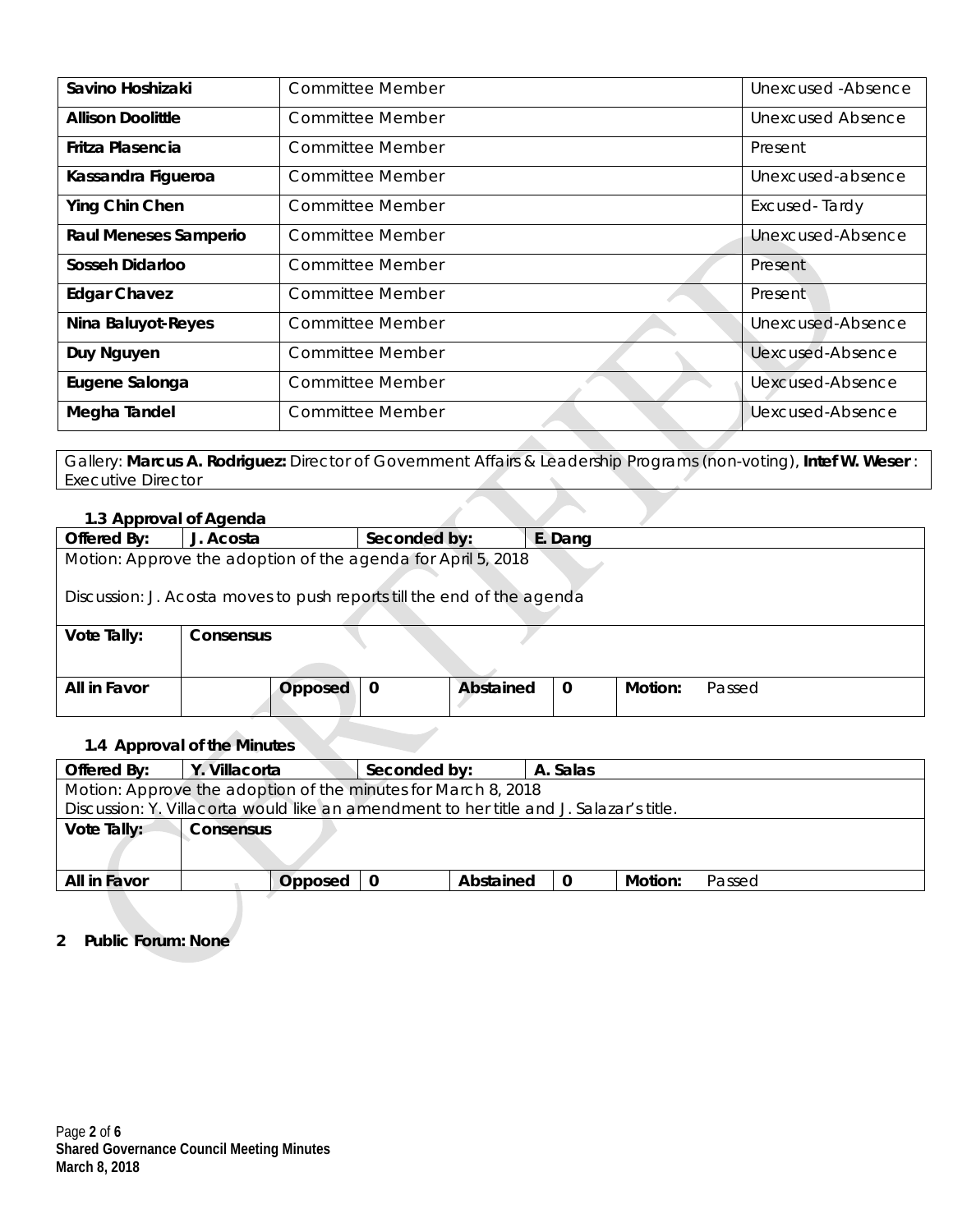#### **4 Old Business**

| 4.1 Action Item - Policy 023- Shared Governance Council Code of Procedure |
|---------------------------------------------------------------------------|
|---------------------------------------------------------------------------|

| Offered By:      | Villacorta |         | Seconded by: |           | E. Dang |         |        |
|------------------|------------|---------|--------------|-----------|---------|---------|--------|
| Motion:          |            |         |              |           |         |         |        |
| Discussion: None |            |         |              |           |         |         |        |
| Vote Tally:      | Consensus  |         |              |           |         |         |        |
| All in Favor     | All        | Opposed |              | Abstained |         | Motion: | Passed |

**K. Pineda:** Asks for a clarification of the purpose. **N. Umana** emphasizes that this addition to the policy is to ensure students get their voices heard on an individual college level.

#### **Recognize S. Castillo at 3:43 p.m**

- **K. Pineda**: asks if there is an updated list with all the committees with their dates and times. **R. Shu** asks where the list of committees can be found. **M. Rodriguez** notes that there is no live link yet since ASI is still in the process of compiling information. **S. Castillo** asks if it is on the college reps. to have their college open more college specific committees. **D. Zitser** points out that this won't fulfill the external requirements of college representatives. **J. Ortiz**
- Kenya: should be put on hold
- David: value associated with committee reports, if they haven't turned it in, then we can assume they haven't gone to their committees
- Rene: editorial edit to renumber articles

| Offered By:                                                                                                       | K. Pineda |         | Seconded by: |           | J. Ortiz |         |        |  |  |
|-------------------------------------------------------------------------------------------------------------------|-----------|---------|--------------|-----------|----------|---------|--------|--|--|
| Motion: K. Pineda would like to make an amendment in Article 3, Section 4 to the "responsibility of the VPAG with |           |         |              |           |          |         |        |  |  |
| the assitance of college representatives".                                                                        |           |         |              |           |          |         |        |  |  |
| Discussion: None                                                                                                  |           |         |              |           |          |         |        |  |  |
| Vote Tally:                                                                                                       | 19        |         |              |           |          |         |        |  |  |
| All in Favor                                                                                                      |           | Opposed |              | Abstained |          | Motion: | Failed |  |  |

**K. Pineda** mentions that it should not be the responsibility of the college representatives to work directly with college specific committees but does point out that college representatives should assist the VPAG. **I. Brooks** expresses that college representatives should be responsible, they should represent student voices on their college committees. **C**. **Dominguez** notes there's no empowering by simply assisting and agrees that college representatives should be responsible and not solely 'assist'. **D. Zitser**  agrees with the accountability of college representatives being responsible for student voices on college specific committees.

| Offered By:               | . Brooks |         | Seconded by: |           | E. Dang |         |        |  |
|---------------------------|----------|---------|--------------|-----------|---------|---------|--------|--|
| Motion: Call the Question |          |         |              |           |         |         |        |  |
| Discussion: None          |          |         |              |           |         |         |        |  |
| Vote Tally:               | 18       |         |              |           |         |         |        |  |
| All in Favor              | 18       | Opposed | 0            | Abstained |         | Motion: | Passed |  |

#### **5. New Business**

#### **5.1 Discussion Item – Student Impact Statements**

**N. Umana** explains that Student Impact statements are to be used on major issues where we need to unify the students' voice.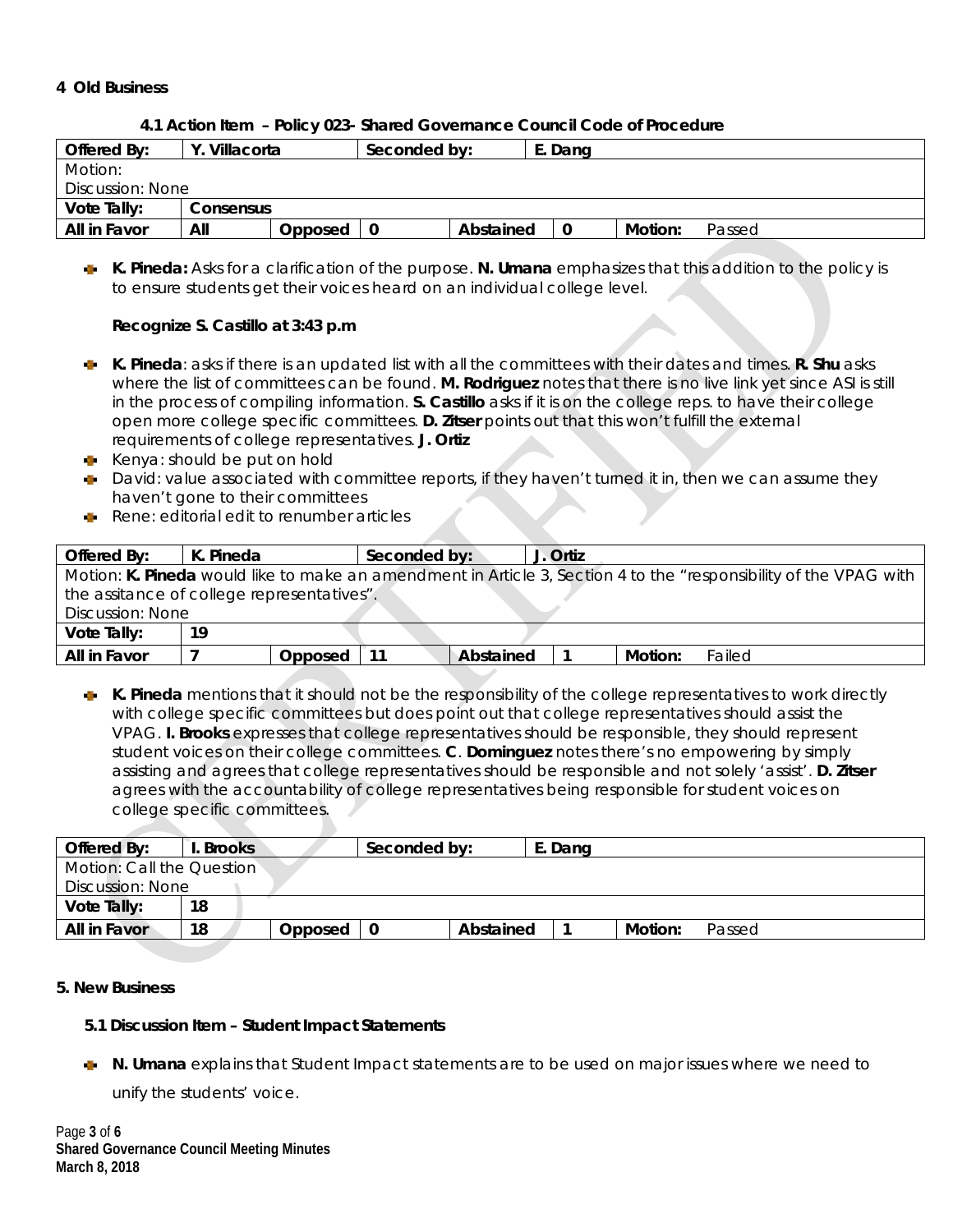## **5.2 Discussion Item – Student Fee Advisory Committee**

- **A. Castaneda** briefly goes over the University Budget and explains the different categories within the budget:
- Category One: Consists of our tuition
- Category Two: Consists of every campus based mandatory fee
- Category Three: Consists of the universities usage for class fees
- Category Four: Consists of what the university takes for other fees

As for one reason behind the ASI Referendum, **A. Castaneda** notes we have the smallest fee within the twenty-three CSU campuses. We also have the second smallest budget. The Health center is in a financial crisis due to the expansion of servies and is a self-supported system. They have waited till their resources/ reserves have run out to ask for help, and now, there will be a \$100 fee increase; which, President Covino has approved.

#### **5.3 Discussion Item – Strategic Planning Initiatives**

**N. Umana** explains how many colleges don't have college specific committees open for students to sit on because many faculty members and chairs don't take ASI or their student representatives seriously. She has also noticed that many committees aren't willing to change their constitutions or bylaws which would allow student representation. She's working to ensure that students have to ability to sit on college specific committees and voice their opinions.

| Offered By:                                        | . Brooks         |         | Seconded by: | J. Vargas |          |         |        |  |  |
|----------------------------------------------------|------------------|---------|--------------|-----------|----------|---------|--------|--|--|
| Motion: To table Discussion Item 5.4 till next SGC |                  |         |              |           |          |         |        |  |  |
| Vote Tally:                                        | <b>Consensus</b> |         |              |           |          |         |        |  |  |
| All in Favor                                       | All              | Opposed |              | Abstained | $\bf{0}$ | Motion: | Passed |  |  |

#### **6 Adjournment**

| Offered By:   I. Brooks               |     |         |      | Seconded by:   C. Cardona |  |         |        |  |  |
|---------------------------------------|-----|---------|------|---------------------------|--|---------|--------|--|--|
| Motion: Adjourn the meeting at 4:30PM |     |         |      |                           |  |         |        |  |  |
| Discussion: None                      |     |         |      |                           |  |         |        |  |  |
| All in Favor                          | All | Opposed | - 0- | Abstained I               |  | Motion: | Passed |  |  |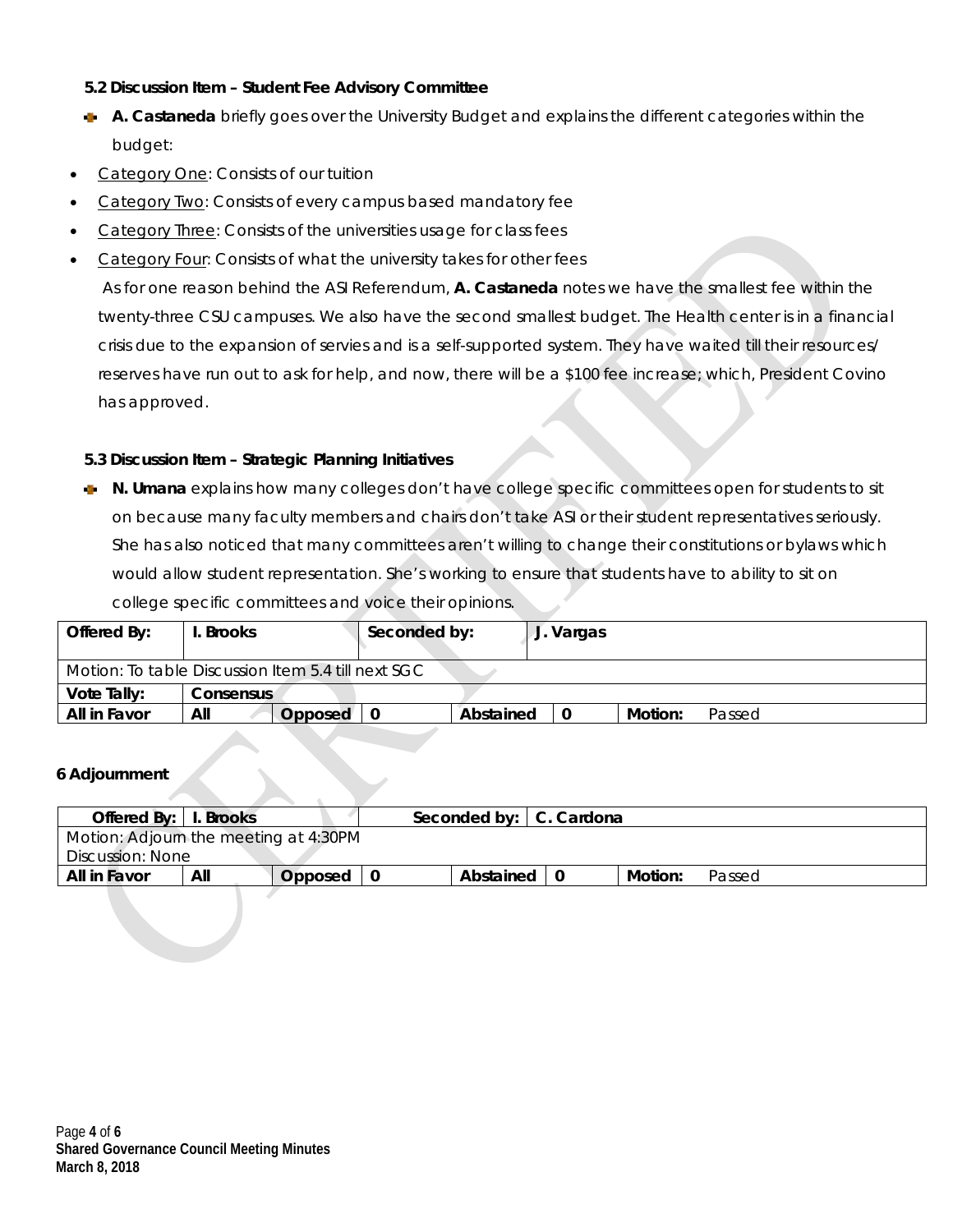### Associated Students, Inc. Shared Governance Council Meeting **Summary of Actions Taken Thursday, March 8, 2018**

| <b>Approval of Agenda</b>                                                              |                     |         |              |           |              |                |                                                                                                                   |
|----------------------------------------------------------------------------------------|---------------------|---------|--------------|-----------|--------------|----------------|-------------------------------------------------------------------------------------------------------------------|
| Offered By:                                                                            | J. Acosta           |         | Seconded by: |           | E. Dang      |                |                                                                                                                   |
| Motion: Approve the adoption of the agenda for April 5, 2018                           |                     |         |              |           |              |                |                                                                                                                   |
| Discussion: J. Acosta moves to push reports till the end of the agenda                 |                     |         |              |           |              |                |                                                                                                                   |
| Vote Tally:                                                                            | Consensus           |         |              |           |              |                |                                                                                                                   |
| All in Favor                                                                           | All                 | Opposed | $\mathbf 0$  | Abstained | $\mathbf 0$  | Motion:        | Passed                                                                                                            |
| <b>Approval of the Minutes</b>                                                         |                     |         |              |           |              |                |                                                                                                                   |
| Offered By:                                                                            | Y. Villacorta       |         | Seconded by: |           | A. Salas     |                |                                                                                                                   |
| Motion: Approve the adoption of the minutes for March 8, 2018                          |                     |         |              |           |              |                |                                                                                                                   |
| Discussion: Y. Villacorta would like an amendment to her title and J. Salazar's title. |                     |         |              |           |              |                |                                                                                                                   |
| Vote Tally:                                                                            | Consensus           |         |              |           |              |                |                                                                                                                   |
| All in Favor                                                                           | All                 | Opposed | $\mathbf 0$  | Abstained | $\mathbf 0$  | <b>Motion:</b> | Passed                                                                                                            |
|                                                                                        |                     |         |              |           |              |                |                                                                                                                   |
| Action Item - Policy 023- Shared Governance Council Code of Procedure                  |                     |         |              |           |              |                |                                                                                                                   |
| Offered By:                                                                            | Y. Villacorta       |         | Seconded by: |           | E. Dang      |                |                                                                                                                   |
| Motion:                                                                                |                     |         |              |           |              |                |                                                                                                                   |
| Discussion: None                                                                       |                     |         |              |           |              |                |                                                                                                                   |
| Vote Tally:                                                                            | Consensus           |         |              |           |              |                |                                                                                                                   |
| All in Favor                                                                           | All                 | Opposed | $\mathbf 0$  | Abstained | 0            | Motion:        | Passed                                                                                                            |
|                                                                                        |                     |         |              |           |              |                |                                                                                                                   |
| Offered By:                                                                            | K. Pineda           |         | Seconded by: |           | J. Ortiz     |                |                                                                                                                   |
|                                                                                        |                     |         |              |           |              |                | Motion: K. Pineda would like to make an amendment in Article 3, Section 4 to the "responsibility of the VPAG with |
| the assitance of college representatives".                                             |                     |         |              |           |              |                |                                                                                                                   |
| Discussion: None                                                                       |                     |         |              |           |              |                |                                                                                                                   |
| Vote Tally:                                                                            | 19                  |         |              |           |              |                |                                                                                                                   |
| All in Favor                                                                           | $\overline{7}$      | Opposed | $-11$        | Abstained | 1            | Motion:        | Failed                                                                                                            |
|                                                                                        |                     |         |              |           |              |                |                                                                                                                   |
| Offered By:                                                                            | I. Brooks           |         | Seconded by: |           | E. Dang      |                |                                                                                                                   |
| Motion: Call the Question                                                              |                     |         |              |           |              |                |                                                                                                                   |
| Discussion: None                                                                       |                     |         |              |           |              |                |                                                                                                                   |
| Vote Tally:                                                                            | 18                  |         |              |           |              |                |                                                                                                                   |
| All in Favor                                                                           | 18                  | Opposed | $\mathbf 0$  | Abstained | $\mathbf{1}$ | Motion:        | Passed                                                                                                            |
|                                                                                        |                     |         |              |           |              |                |                                                                                                                   |
| Offered Ry:                                                                            | <b>Rrooks</b><br>Ι. |         | Seconded by: |           | I Vargas     |                |                                                                                                                   |

| Offered By:                                        | <b>Brooks</b> | Seconded by: | J. Vargas |           |   |         |        |  |  |  |
|----------------------------------------------------|---------------|--------------|-----------|-----------|---|---------|--------|--|--|--|
| Motion: To table Discussion Item 5.4 till next SGC |               |              |           |           |   |         |        |  |  |  |
| Vote Tally:                                        | Consensus     |              |           |           |   |         |        |  |  |  |
| All in Favor                                       | All           | Opposed      | -0        | Abstained | 0 | Motion: | Passed |  |  |  |

# **6 Adjournment**

| Offered By:   I. Brooks               |     |         | Seconded by:   C. Cardona |         |        |
|---------------------------------------|-----|---------|---------------------------|---------|--------|
| Motion: Adjourn the meeting at 4:30PM |     |         |                           |         |        |
| All in Favor                          | All | Opposed | Abstained   0             | Motion: | Passed |

Page **5** of **6 Shared Governance Council Meeting Minutes March 8, 2018**